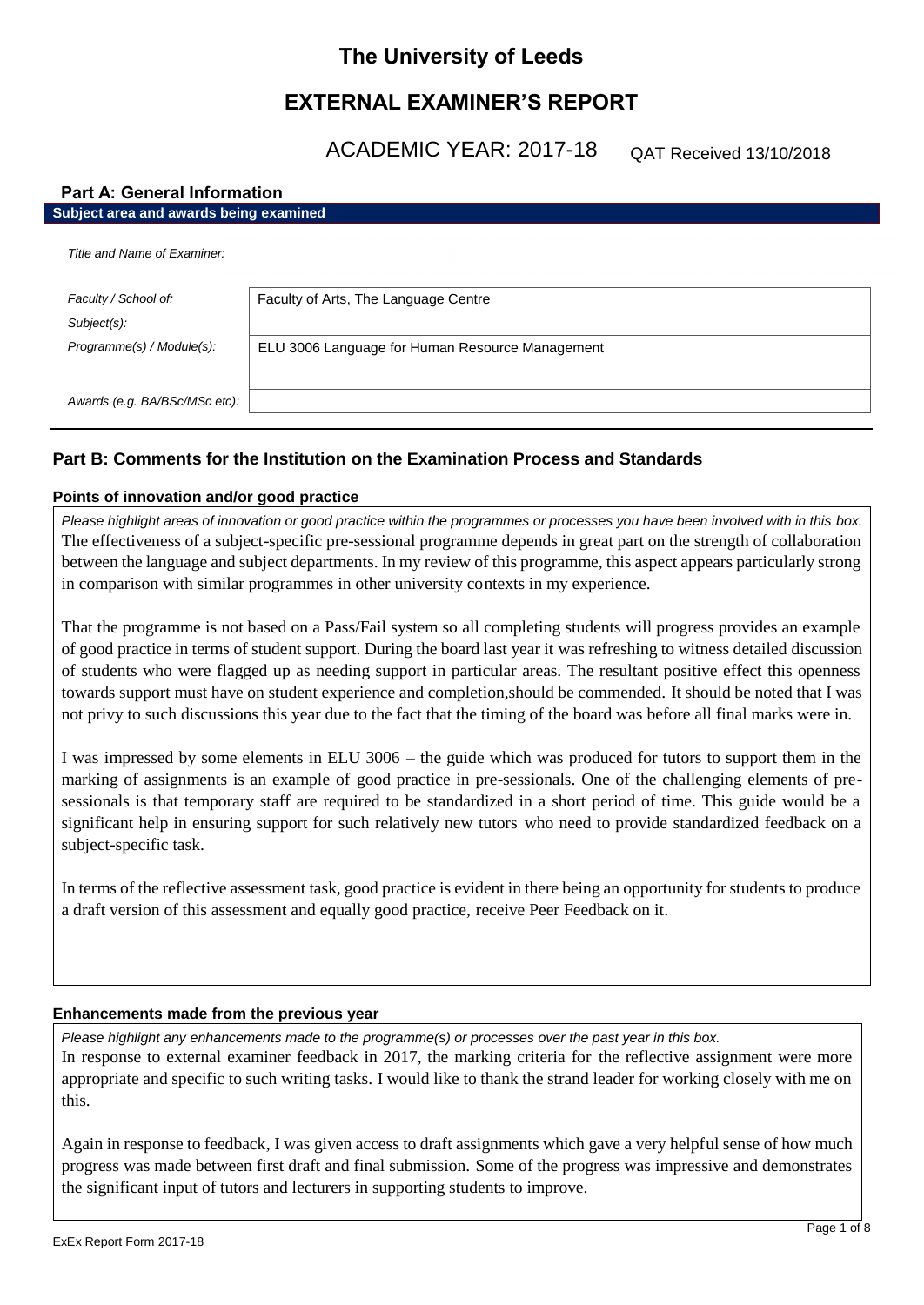# **Matters for Urgent Attention**

*If there are any areas which you think require urgent attention before the programme is offered again please note them in this box* N/A

# *For Examiners in the first year of appointment N/A*

|    | Were you provided with an External Examiner Handbook?                                                         | Y/N |
|----|---------------------------------------------------------------------------------------------------------------|-----|
| z. | Were you provided with copies of previous External Examiners' reports and the School's<br>responses to these? | Y/N |
|    | Were you provided with a External Examiner Mentor?                                                            | Y/N |

### *For Examiners completing their term of appointment N/A*

| -4. | Have you observed improvements in the programme(s) over the period of your appointment?            | Y/N  |
|-----|----------------------------------------------------------------------------------------------------|------|
| 5.  | Has the school responded to comments and recommendations you have made?                            | Y/N  |
| 6.  | Where recommendations have not been implemented, did the school provide clear reasons for<br>this? | Y/N  |
|     | Have you acted as an External Examiner Mentor?                                                     | Y /N |

*Please comment on your experience of the programme(s) over the period of your appointment, remarking in particular on changes from year to year and the progressive development and enhancement of the learning and teaching provision, on standards achieved, on marking and assessment and the procedures of the School*

### **Standards**

| 8.  | Is the overall programme structure coherent and appropriate for the level of study?                | Y/M   |
|-----|----------------------------------------------------------------------------------------------------|-------|
| 9.  | Does the programme structure allow the programme aims and intended learning outcomes to be<br>met? | Y/M   |
| 10. | Are the programme aims and intended learning outcomes commensurate with the level of award?        | Y/N   |
| 11. | Did the Aims and ILOs meet the expectations of the national subject benchmark (where relevant)?    | Y/N   |
| 12. | Is the programme(s) comparable with similar programmes at other institutions?                      | Y / N |

*Please use this box to explain your overall impression of the programme structure, design, aims and intended learning outcomes.*

The aims and ILOs are highly appropriate. They have been carefully designed to allow for clarification and investigation of content along with language and academic skills development. ILOs are appropriate, supportive and respectful of learners being challenging enough to prepare students adequately for their postgraduate studies. Perhaps the ILOs could be expressed in a way which highlights the academic literacy and skills focus more. Particularly because that academic literacy and skills focus is excellent. Good links are made between the ILOs and

course content. The design is creative and provides students with a supportive bridge into their subject studies. The subject-specific element is appropriately very strong being central and providing the core around which the language development takes place. This is worthy of comment since some pre-sessional programmes in the sector can feel primarily like language development programmes with some subject-specific elements tagged on.

The structure followed in ELU3006 results in fewer face-to-face whole class contact hours than on some comparable pre-sessionals across the sector. However, the integration of significant amounts of independent study time is appropriate for the postgraduate context students will be entering and well-managed here.

As a general comment the approach taken here feels very much like the students are being provided with a model of how best to approach the rest of their studies – which will prove of great benefit to the learner.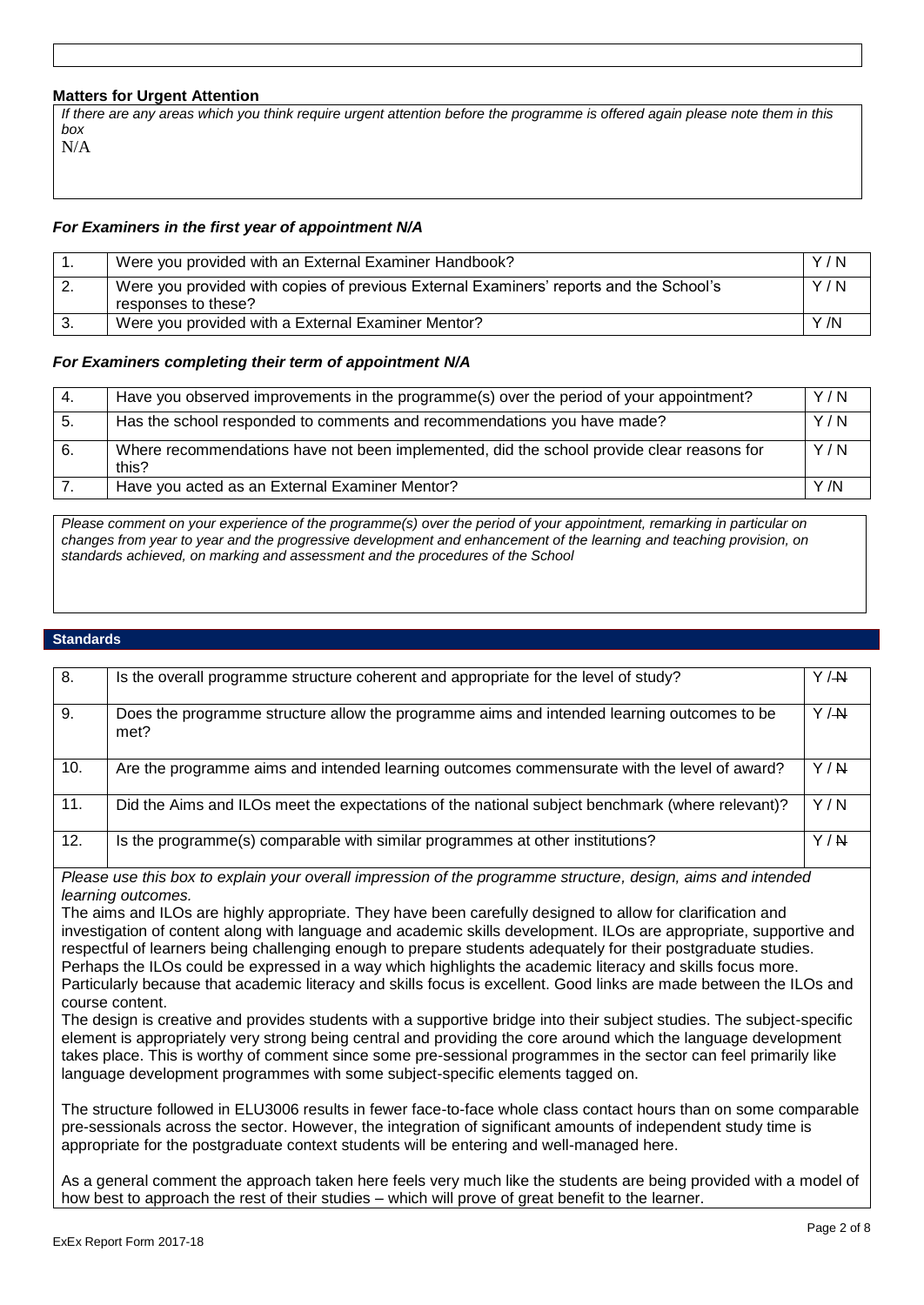| 13.                                                                                                                                                                                                                                                                                                                                                                           | Is the influence of research on the curriculum and learning and teaching clear?    | Y/N   |
|-------------------------------------------------------------------------------------------------------------------------------------------------------------------------------------------------------------------------------------------------------------------------------------------------------------------------------------------------------------------------------|------------------------------------------------------------------------------------|-------|
| Please explain how this is/could be achieved (examples might include: curriculum design informed by current research<br>in the subject; practice informed by research; students undertaking research)                                                                                                                                                                         |                                                                                    |       |
| The design of ELU3006 is clearly informed by research into the most effective way to deal with EAP skills<br>improvement along with subject requirements. It is clear the programme is also influenced by research around<br>learning strategies and student engagement generally. Good use is made of Peer teaching which would also be<br>informed by educational research. |                                                                                    |       |
| 14.                                                                                                                                                                                                                                                                                                                                                                           | Does the programme form part of an Integrated PhD?                                 | Y/N   |
| Please comment on the appropriateness of the programme as training for a PhD:                                                                                                                                                                                                                                                                                                 |                                                                                    |       |
| N/A                                                                                                                                                                                                                                                                                                                                                                           |                                                                                    |       |
| 15.                                                                                                                                                                                                                                                                                                                                                                           | Does the programme include clinical practice components?                           | $+/N$ |
| Please comment on the learning and assessment of practice components of the curriculum here:                                                                                                                                                                                                                                                                                  |                                                                                    |       |
| 16.                                                                                                                                                                                                                                                                                                                                                                           | Is the programme accredited by a Professional or Statutory Regulatory Body (PSRB)? | Y/N   |
| Please comment on the value of, and the programme's ability to meet, PSRB requirements here:                                                                                                                                                                                                                                                                                  |                                                                                    |       |
| N/A                                                                                                                                                                                                                                                                                                                                                                           |                                                                                    |       |

# **Assessment and Feedback**

| 17.                                                                                                                                                                                                                                                                                                                                                                                                                                                                                                                                                                                                                                                                                                                                             | Does the programme design clearly align intended learning outcomes with assessment?                                                                                                                                                                                                                                                                                                                   | Y/N |  |
|-------------------------------------------------------------------------------------------------------------------------------------------------------------------------------------------------------------------------------------------------------------------------------------------------------------------------------------------------------------------------------------------------------------------------------------------------------------------------------------------------------------------------------------------------------------------------------------------------------------------------------------------------------------------------------------------------------------------------------------------------|-------------------------------------------------------------------------------------------------------------------------------------------------------------------------------------------------------------------------------------------------------------------------------------------------------------------------------------------------------------------------------------------------------|-----|--|
| Please comment on the assessment methods and the appropriateness of these to the ILOs, in particular: the design<br>and structure of the assessment methods, and the arrangements for the marking of modules and the classification of awards; the<br>quality of teaching, learning and assessment methods that may be indicated by student performance.                                                                                                                                                                                                                                                                                                                                                                                        |                                                                                                                                                                                                                                                                                                                                                                                                       |     |  |
|                                                                                                                                                                                                                                                                                                                                                                                                                                                                                                                                                                                                                                                                                                                                                 | Summative assessment methods for this EL3006 are appropriate and in keeping with pre-sessionals delivered<br>across the sector: an Essay and Oral Presentation but with the rather innovative addition of a Reflective Task. These<br>are clearly linked to the ILOs giving students adequate opportunity to demonstrate learning. Assessment criteria are<br>available to students as well as staff. |     |  |
| The assessments have been designed to allow students to use the skills under focus in class sessions. The realistic<br>nature of these assessments is a positive feature with learners being required to listen and read-to-write. Feedback<br>on drafts which inform final submissions, a key aspect of many pre-sessionals, is an important element here too.<br>Time pressures required the Exam Preparation element to be dropped this year which was felt by those leading<br>ELU3006 to be necessary to accommodate extremely large numbers of students. However, there was some sense<br>from those who had to take that decision that it was an element they would rather have retained based on the<br>feedback from previous cohorts. |                                                                                                                                                                                                                                                                                                                                                                                                       |     |  |
| The marking of the final assessments was completed in the week beyond the end of the pre-sessional. Ideally,<br>students would have had time to speak to those who marked their final work to seek clarification and guidance but<br>my assumption is this would not have been possible this year.                                                                                                                                                                                                                                                                                                                                                                                                                                              |                                                                                                                                                                                                                                                                                                                                                                                                       |     |  |
|                                                                                                                                                                                                                                                                                                                                                                                                                                                                                                                                                                                                                                                                                                                                                 |                                                                                                                                                                                                                                                                                                                                                                                                       |     |  |

| 18. | stable is the design and structure of the assessment methods appropriate to the level of award? | Y/N |
|-----|-------------------------------------------------------------------------------------------------|-----|
|     |                                                                                                 |     |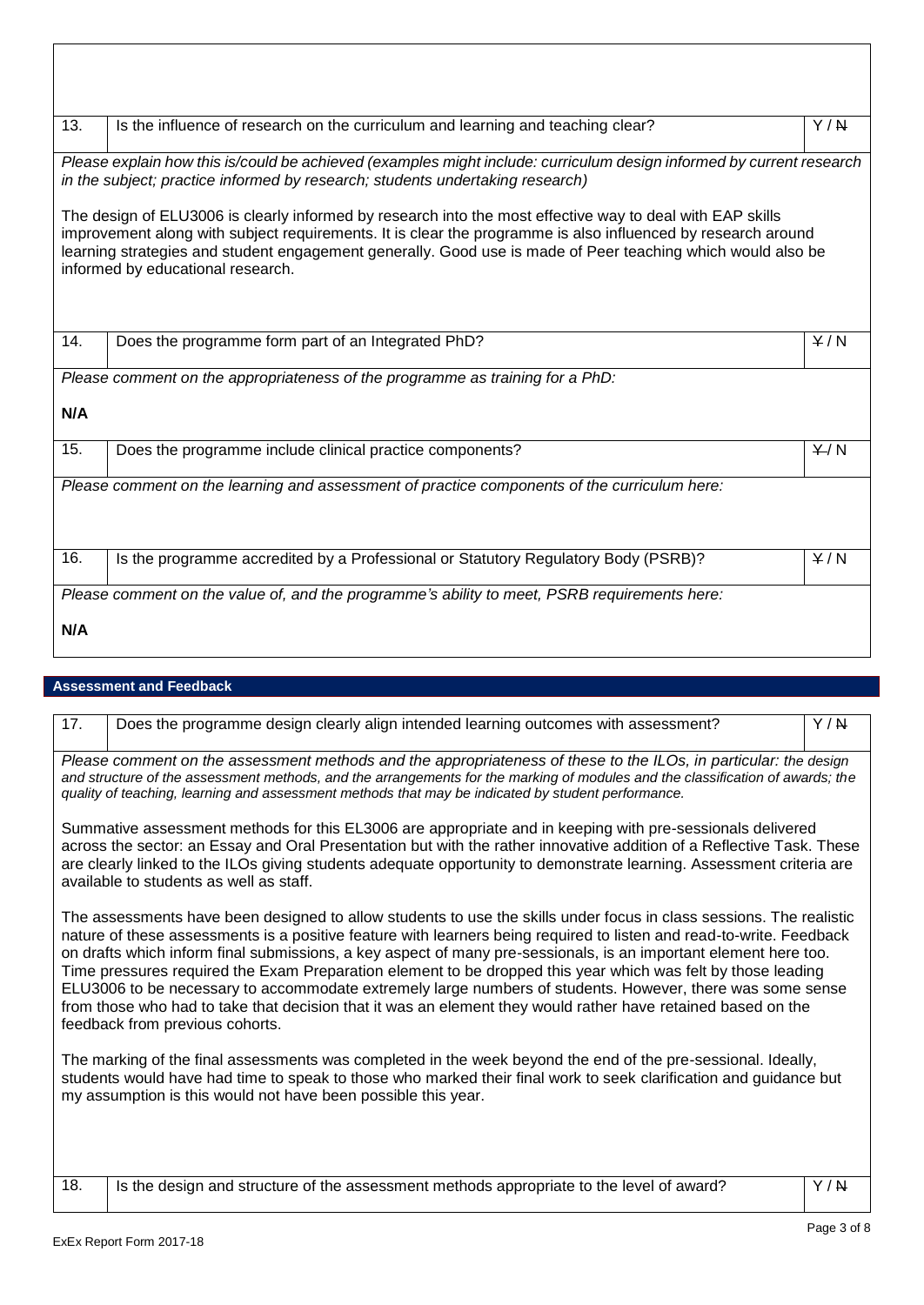19. Were students given adequate opportunity to demonstrate their achievement of the programme aims and intended learning outcomes?

*Please use this box to provide any additional comments you would like to make in relation to assessment and feedback:*

As mentioned above, I was given access to draft assignments as a result to requesting this last year. They were helpful but highlighted the significant work that is undertaken in that space between the first draft and final submission. I would like to recommend that the leaders of ELU 3006 find a way to capture that input both to evidence to assessors just how much good quality effort goes into this process and also to allow students to identify it. I feel this might be well-managed with the addition of a post-tutorial form on which students record what they were told by the tutor and outline what they intend to do as a result.

# **The Progression and Awards Process**

| $\overline{20}$ . | Were you provided with guidance relating to the External Examiner's role, powers and<br>responsibilities in the examination process?              | Y/H              |
|-------------------|---------------------------------------------------------------------------------------------------------------------------------------------------|------------------|
| 21.               | Was the progression and award guidance provided sufficient for you to act effectively as an<br><b>External Examiner?</b>                          | $\overline{Y/N}$ |
| 22.               | Did you receive appropriate programme documentation for your area(s) of responsibility?                                                           | $\overline{Y/N}$ |
| 23.               | Did you receive appropriate module documentation for your area(s) of responsibility?                                                              | $\overline{Y/N}$ |
| 24.               | Did you receive full details of marking criteria applicable to your area(s) of responsibility?                                                    | $\overline{Y/N}$ |
| 25.               | Were you provided with all draft examination papers/assessments?                                                                                  | $\overline{Y/N}$ |
| 26.               | Was the nature and level of the assessment questions appropriate?                                                                                 | $\overline{Y/N}$ |
| 27.               | Were suitable arrangements made to consider your comments on assessment questions?                                                                | Y/N              |
| $\overline{28}$ . | Was sufficient assessed work made available to enable you to have confidence in your evaluation<br>of the standard of student work?               | $\overline{Y/H}$ |
| $\overline{29}$ . | Were the examination scripts clearly marked/annotated?                                                                                            | $\overline{Y/N}$ |
| $\overline{30}$ . | Was the choice of subjects for final year projects and/or dissertations appropriate?                                                              | Y/N              |
| $\overline{31}$ . | Was the method and standard of assessment appropriate for the final year projects and/or<br>dissertations?                                        | $\overline{Y/N}$ |
| 32.               | Were the administrative arrangements satisfactory for the whole process, including the operation of<br>the Progression and Awards Board?          | $\overline{Y/N}$ |
| 33.               | Were you able to attend the Progression and Awards Board meeting?                                                                                 | $\overline{Y/N}$ |
| 34.               | Were you satisfied with the recommendations of the Progression and Awards Board?                                                                  | Y/N              |
| $\overline{35}$ . | Were you satisfied with the way decisions from the School Special Circumstances meeting were<br>communicated to the Progression and Awards Board? | $\overline{Y/N}$ |
|                   | Please use this box to provide any additional comments you would like to make on the questions above:                                             |                  |

Y / N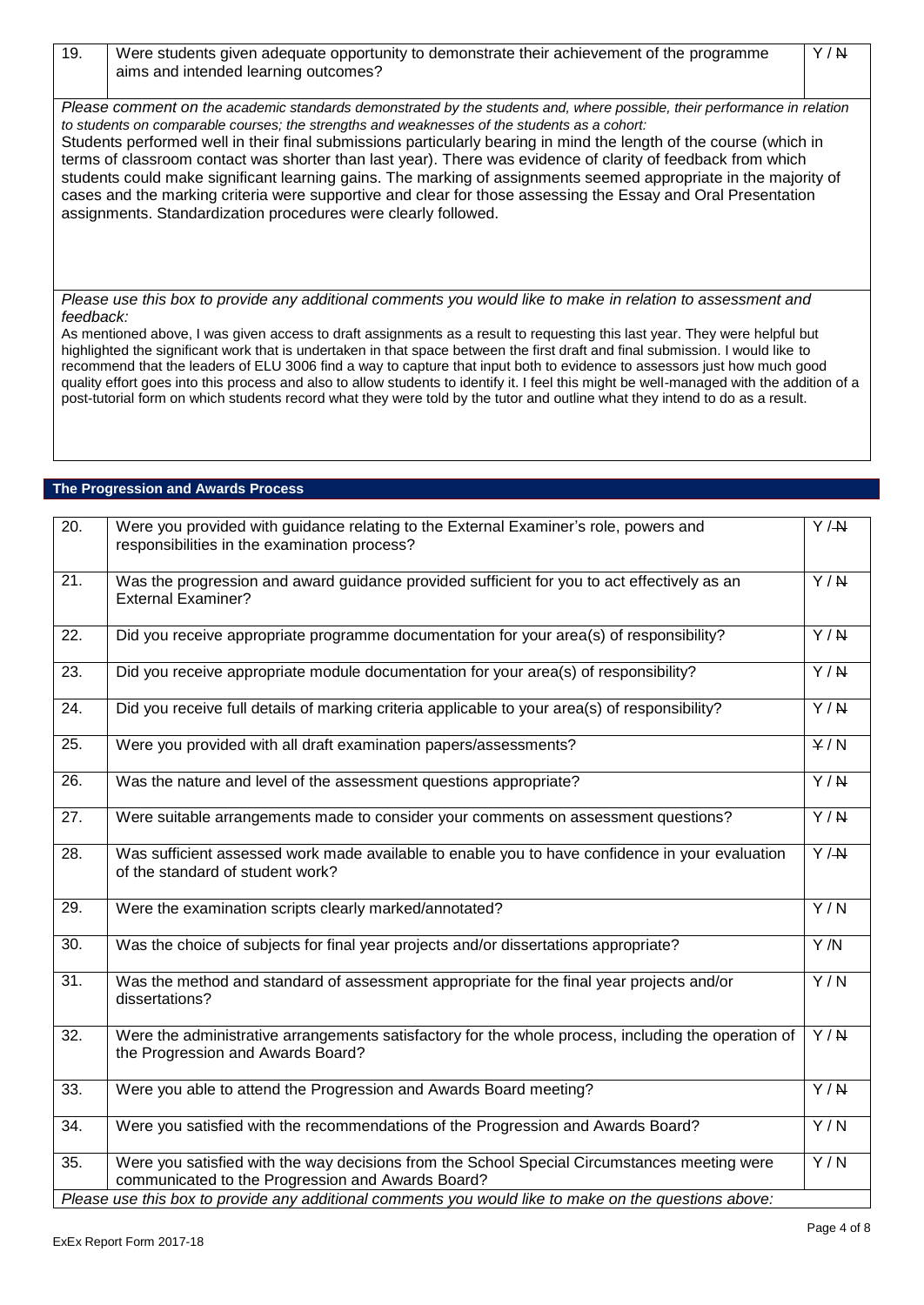*In relation to the following questions:*

*28.Was sufficient assessed work made available to enable you to have confidence in your evaluation of the standard of student work?*

33. Were you able to attend the Progression and Awards Board meeting?

34. Were you satisfied with the recommendations of the Progression and Awards Board?

I was able to attend the Progression and Awards Board meeting but due to the exceptionally high numbers of students, the timing of the board ended up being in advance of all final assessment marking. I completely understand the reasons for completing marking beyond the end of the pre-sessional but the result was that the progress board was unusual in that the final outcomes for students were at that time unknown.

# **Other comments**

### **Please use this box if you wish to make any further comments not covered elsewhere on the form**

To accommodate the extraordinary numbers of students on ELU3006, the strand leader was required to find creative solutions to ensure quality was maintained. It was clear to me that excellent decisions had been taken at this level but undoubtedly a significant extra burden on those staff leading and teaching on ELU 3006 resulted. Following discussions with the strand leader it felt to me that they would benefit from having a co-leader with whom to make the type of significant and speedy changes required this year.

On a university level, I would like to say that the Minerva interface seems like a very supportive, learner-centred tool to me. An example of this on a personal level being that the very fact so much information and so many links appear enticingly on the screen encouraged me to explore. I think it must have a similar effect on students.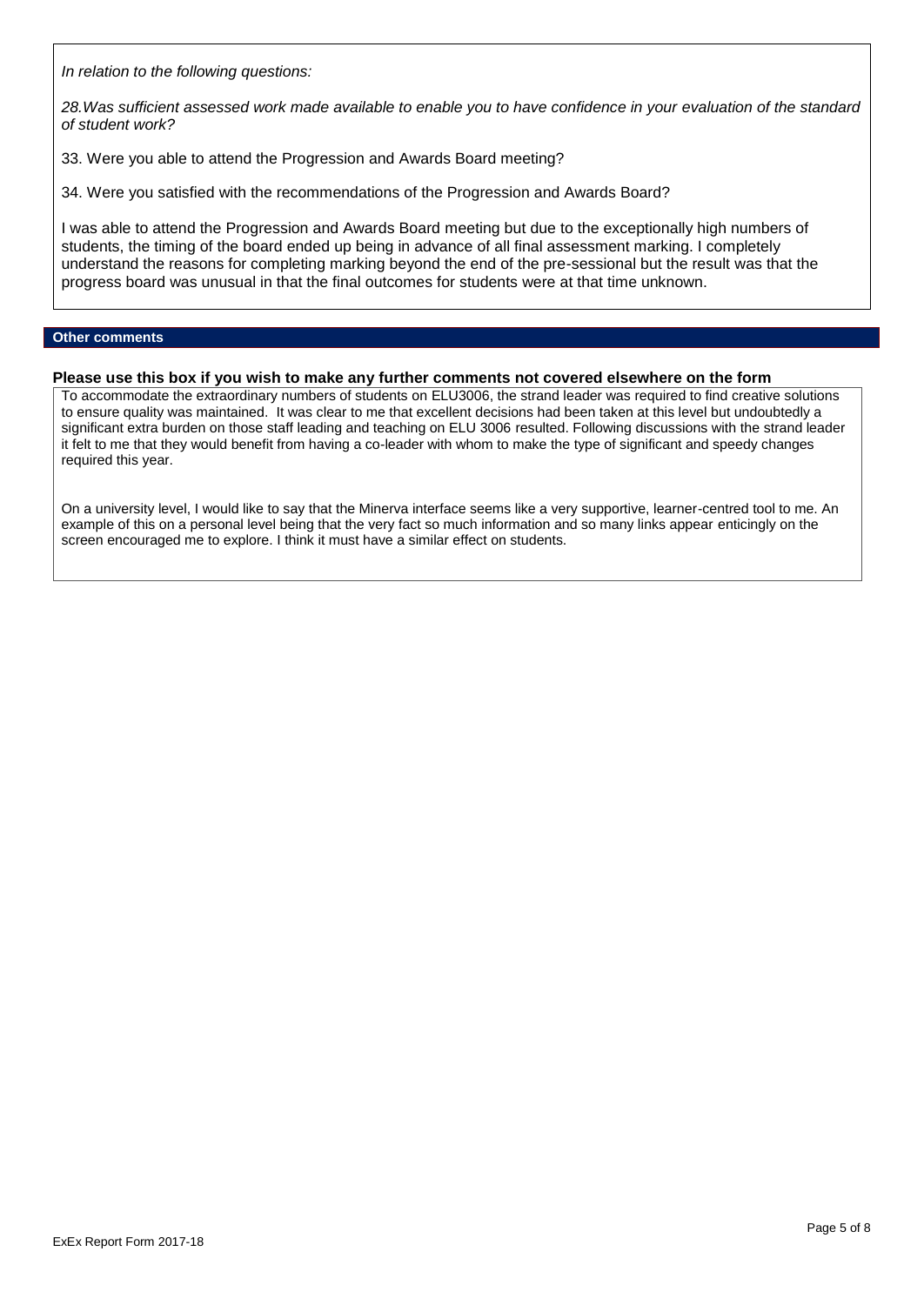# **Name of School and Head of School (or nominee)**

*Title and Name of Examiner:*

| Subject(s):                   | English language pre-sessional                      |
|-------------------------------|-----------------------------------------------------|
| Programme(s) / Module(s):     | ELU 3006: Language for Human Resources Management   |
|                               |                                                     |
| Awards (e.g. BA/BSc/MSc etc): | N/A                                                 |
|                               |                                                     |
| Title and Name of Responder:  |                                                     |
| Position*:                    | Programme Leader                                    |
| Faculty / School of:          | AHC/ Language Cultures and Society; Language Centre |
| Address for communication:    | Language Centre Reception                           |
|                               | 15 Blenheim Terrace                                 |
|                               | Leeds LS2 9JT                                       |
| Email:                        |                                                     |
| Telephone:                    |                                                     |

*\*If the individual responding to the report is not the Head of School please state their position within the School.*

### **Completing the School response**

The completed School response (including the full original report) should be attached to an e-mail and sent to the Pro-Dean for Student Education in the relevant Faculty. Following approval by the Pro-Dean for Student Education, the School must send the response (including the full original report) directly to the External Examiner. A copy must also be emailed to the Quality Assurance Team at gat@leeds.ac.uk. External Examiners should receive a formal response no later than six weeks after receipt of the original report.

### *Response to Points of innovation and/or good practice*

Communications with LUBS are strong due to the accommodation of the academic Leadthis is in part due to the length I have worked on the course as strand leader (3 years) and the working relationship we have. From suggestion, there is the possibility of a Chinese colleague from Work and Employment Relations Department (WERD), contributing some student support to the cohort for 2019. This may provide support with reading as this was identified by students as a difficult area. Exploring the formative -rather than summative nature of the CBPS will continue in 2019.

There will be guides for marking available for tutors for all of the tasks as well as access to past work and comments.

In response to requests in the external report last year, it is clear that there is significant benefit in supplying drafts for external examiners, this will continue for all programmes now. Drafts and final essays will be analysed for materials development.

### *Response to Enhancements made from the previous year*

Reflection marking criteria was used in 2018; this seemed to fit better with the task. Thank you for the examiner's support in their development. Standardisation and seeing past papers also helped tutors to mark confidently. Reflection tasks were all marked 'in course'; it seems due to the specific nature of the task it would be best for this to continue.

### *Response to Matters for Urgent Attention*

*If any areas have been identified for urgent attention before the programme is offered again please provide a specific response to them here:*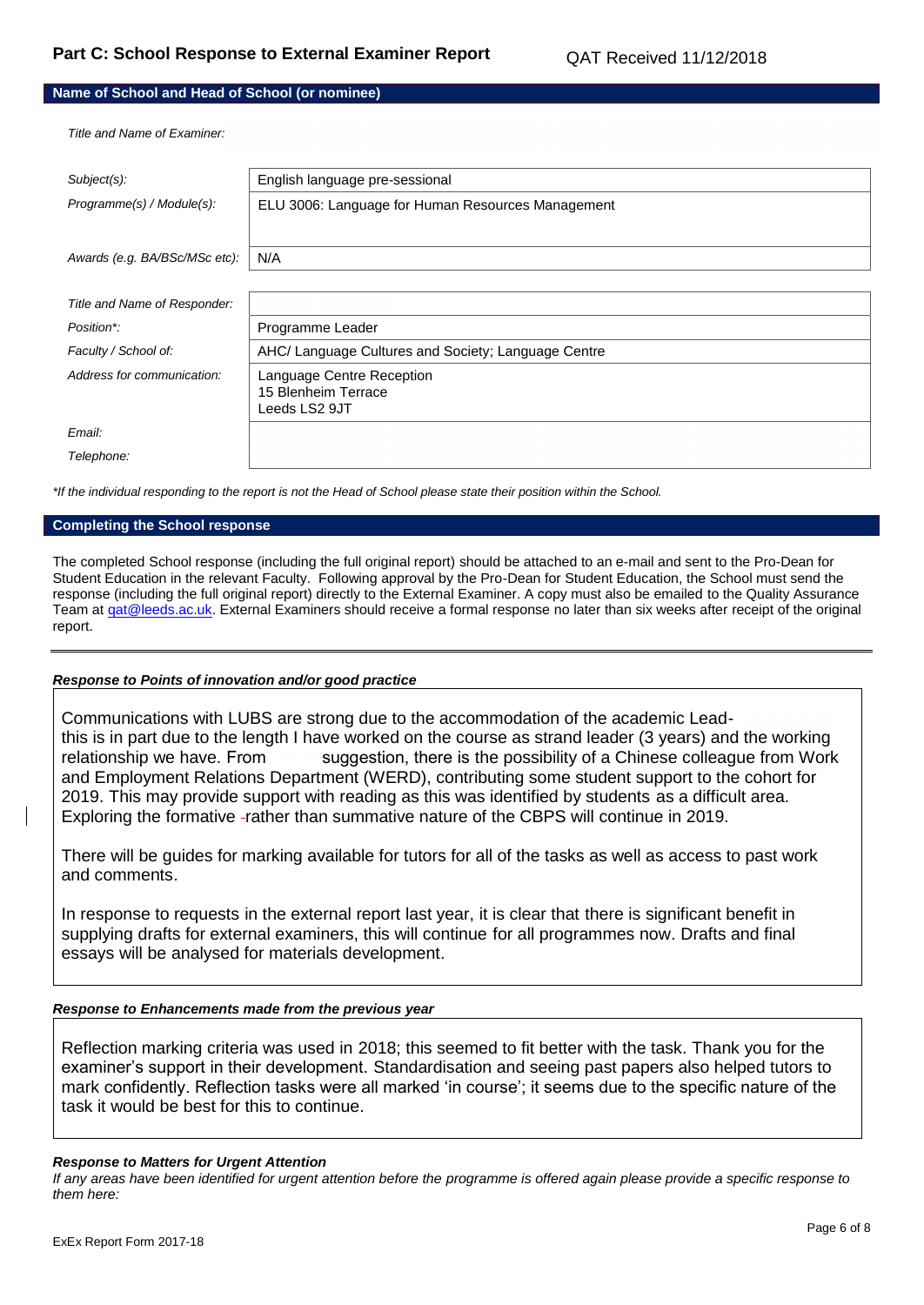### *Response to questions 1-7 (and related comments)*

*Schools may provide a general response; however, where Examiners raise specific points these must be addressed individually:*

N/A

# **Standards**

### *Response to questions 8 to 16 (and related comments)*

*Schools may provide a general response; however, where Examiners raise specific points these must be addressed individually:* Following the external examiner's suggestion to highlight the academic literacy and skills focus of the Independent Learning Outcomes (ILOS), for 2019 they will be reframed in order to express this more clearly.

Good subject specific focus- to continue, with consideration of topics that are common amongst the three destination courses: MA HRM, MSc Organisational Psychology and MSc Management Consulting for 2019.

### **Assessment and Feedback**

# *Response to questions 17 to 19 (and related comments)*

*Schools may provide a general response; however, where Examiners raise specific points these must be addressed individually:*

Draft feedback was the only opportunity for individual feedback on writing for this year due to increased class sizes, although there was a formative summary paragraph. In 2019 the summary paragraph may change to an essay section and the extensive draft feedback will continue. A working group is discussing the use of peer and self-evaluation if formative feedback.

There was an exam task, this took place in week 5, the working group mentioned above will consider management of marking workload so the exam may continue in 2019. Feedback from students and teachers was positive for the task.

It seems challenging to provide clarification and guidance for students after the 6-week course is completed, many tutors have finished their contracts and year-round staff take leave, in response to this issue for 2019 onwards, staff teaching on the Business courses will be given contracts which extend for a week after the end of the CBPS, this will allow for marking to take place in week 7.

As recommended in this report, there will be the addition of 'post-tutorial form' to capture the learning process by focussing students on what feedback advice will they use to develop their essay, this should provide evidence of the self evaluation process.

### **The Progression and Awards Process**

*Response to questions 20-35 (and related comments)*

*Schools may provide a general response; however, where Examiners raise specific points these must be addressed individually:*

N/A

# **Other comments**

# *Response to items included in the 'Other Comments' section of the report*

Thank you to the external examiner for the advice on having a co-lead for 2019. Following meetings in which plans for student numbers and marking have been discussed, I feel confident that I can lead this CBPS in 2019 without the need for a co-lead, but an 'advisor' has been requested.